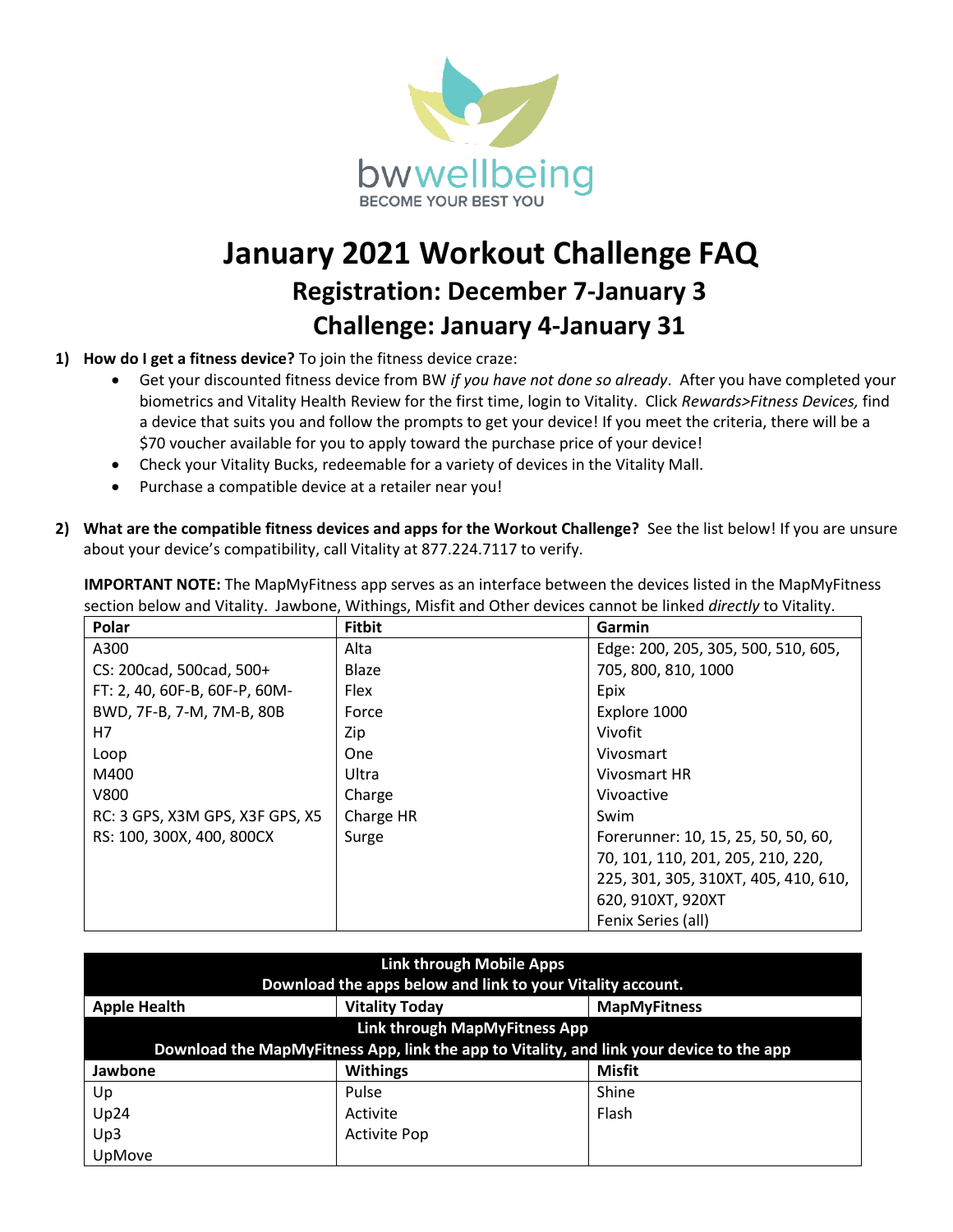- **3) How do I link my fitness device to my Vitality account so that my workouts count toward the Challenge?** Log in to Vitality and click on *Devices* from the *Manage Your Links* box on your homepage. Click on your fitness device for more information and follow the instructions!
- **4) I use multiple different fitness devices. If I accumulate workouts on multiple devices in a day, will Vitality add all of them together?** Vitality's current system cannot apply multiple devices to a step total. The system records from the device that accumulates the greatest number of steps.
- **5) Do I have to have a fitness device to participate in this Challenge?** No! If you do not have a fitness device, you can earn workouts by checking in on the Vitality Today App to your local gym and working out for at least 30 minutes or logging an at home workout on Vitality's website.
- **6) What is the Vitality Today App and how do I get it?** Vitality Today is Vitality's smartphone app, which allows you to check in to local gyms, complete your VHR, and complete your weekly goal check-ins from your mobile device. Visit your smartphone's app store, download the FREE Vitality Today App, and login using your Vitality account credentials.
- **7) How do I check in to a gym on the Vitality Today App?** Login to the app using your Vitality account credentials and check in to your gym by clicking *Gyms* on the Act Now bar. Find and click on your gym from the list of gyms that Vitality recognizes in the area and work out for at least 30 minutes to have your workout added!
- **8) What if I don't see my local gym on the Vitality Today App?** If you are at your gym and you still do not see it on Vitality's list, click the *Add Gym* link in the *Gyms* page to request to have your gym added!
- **9) How do I log an at home workout?** Login to the website using your Vitality account credentials. Under "Your Account" click on Forms and Waivers. Click on "Gym Workout" on the left-hand side of the screen. On the Submission form, the name of gym is Home. You may click on multiple dates to get the credit. Hit Submit for it to process. If successful you should see Submitted in green.
- **10) Why can I only earn 1 workout/day?** Just like when you earn Vitality points for working out, Vitality records only the source with the highest activity level each day. For example, if you take 15,000 steps *and* check in to your local gym on the same day during the challenge, you will earn 15 Vitality points (for the steps – higher than 10 points for the gym workout) and 1 workout for the Workout Challenge.
- **11) If I earn my first workout by checking in to my gym, do I have to earn the rest of my workouts for the challenge this way for them to count?** No! You can switch between the approved workouts as often as you like throughout the challenge.
- **12) How often will Vitality sync my workouts with the Challenge Leaderboard?** Based on the workout source, the time that your workout appears on the Leaderboard may vary.
	- If your workout is being reported from the Vitality Today App check-in, your workouts will appear within the next few hours on the Leaderboard.
	- If your workout is being reported from your daily step count on a fitness device *and you have synced your device with your device provider,* your workout will be uploaded that night at 10 PM Central to display within the next 24 hours on the Leaderboard.
- **13) Are spouses eligible to participate in the Workout Challenge?** YES! We are very excited to have spouses join in the fun! Spouses can register through their Vitality account and join the team of their choosing!
- **14) Can I still register once the challenge has begun?** Registration through Vitality closes January 3 [but you can contact](mailto:bwwellbeing@barry-wehmiller.com) us at [bwwellbeing@barry-wehmiller.com](mailto:bwwellbeing@barry-wehmiller.com) if you would like to join the challenge after it has begun.
- **15) What if I have newly joined the BW family and do not see an invitation to a Challenge in my Vitality account?** If you were hired after November 30, you were not on the original file we uploaded for the Challenge. As soon as your